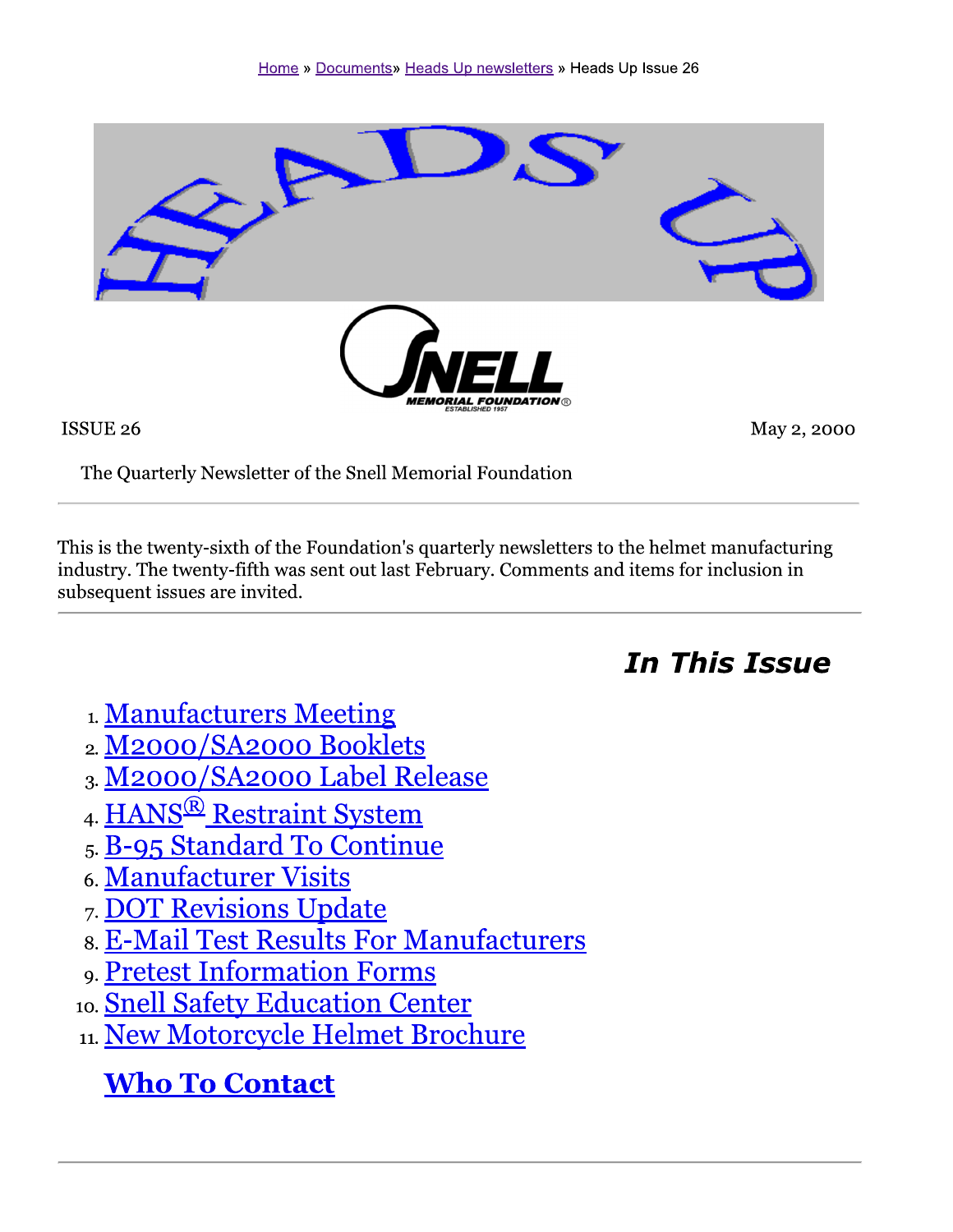### **Manufacturers' Meeting**

The last Snell Certified Manufacturers' meeting was held February 18, 2000, in Indianapolis in conjunction with the PowerSports Expo.

Dr. Fenner, the president of the Foundation's board of directors, opened the meeting. Randy McCarty and Ed Becker, from the Foundation's office in California, were also present.

The meeting was well attended. The principal topic of interest was the policy for introducing the M2000 and SA2000 Standards. The discussion was lively at times but the attendees arrived at a clear and simple set of recommendations which, it is hoped will ease the transition.

### M2000/SA2000 Booklets

The M2000 Standard booklets have just been printed and the SA2000 booklets are expected momentarily. We will mail out copies to interested parties sometime this month. Additional copies are available on request.

The M2000 and SA2000 Standards are also available on the web site www.smf.org.

### M2000/SA2000 Label Release

The recommendations that emerged from the manufacturers meeting and adopted by the Foundation are as follows:

The Foundation will begin shipping M2000 and SA2000 certification labels on June 30, 2000. However, manufacturers must not allow M2000 and SA2000 labeled headgear to reach distributors or retailers before October 1, 2000.

Manufacturers requesting shipments of M2000 and SA2000 certification labels before the end of September, 2000, will be asked to pledge that their M2000 and SA2000 helmets will not arrive at their distributors and retailers before October 1, 2000.

Shipments of M-95 and SA-95 certification labels will stop at the end of September. Manufacturers who wish, may continue M-95 and SA-95 labeled production until the end of March, 2001.

# HANS<sup>®</sup> System

Dr. Robert Hubbard and his colleagues have been developing and refining a device that may reduce neck stresses in auto racing crashes. This device essentially tethers the helmet to the wearer's upper body. The intent is that inertial loading of the helmet in crash decelerations are born by the tethers rather than the driver's neck.

Dr. Hubbard and his colleagues have performed crash testing involving helmeted anthropometric dummies with and without the HANS<sup>®</sup> system. The results show benefits for the tested crash configurations.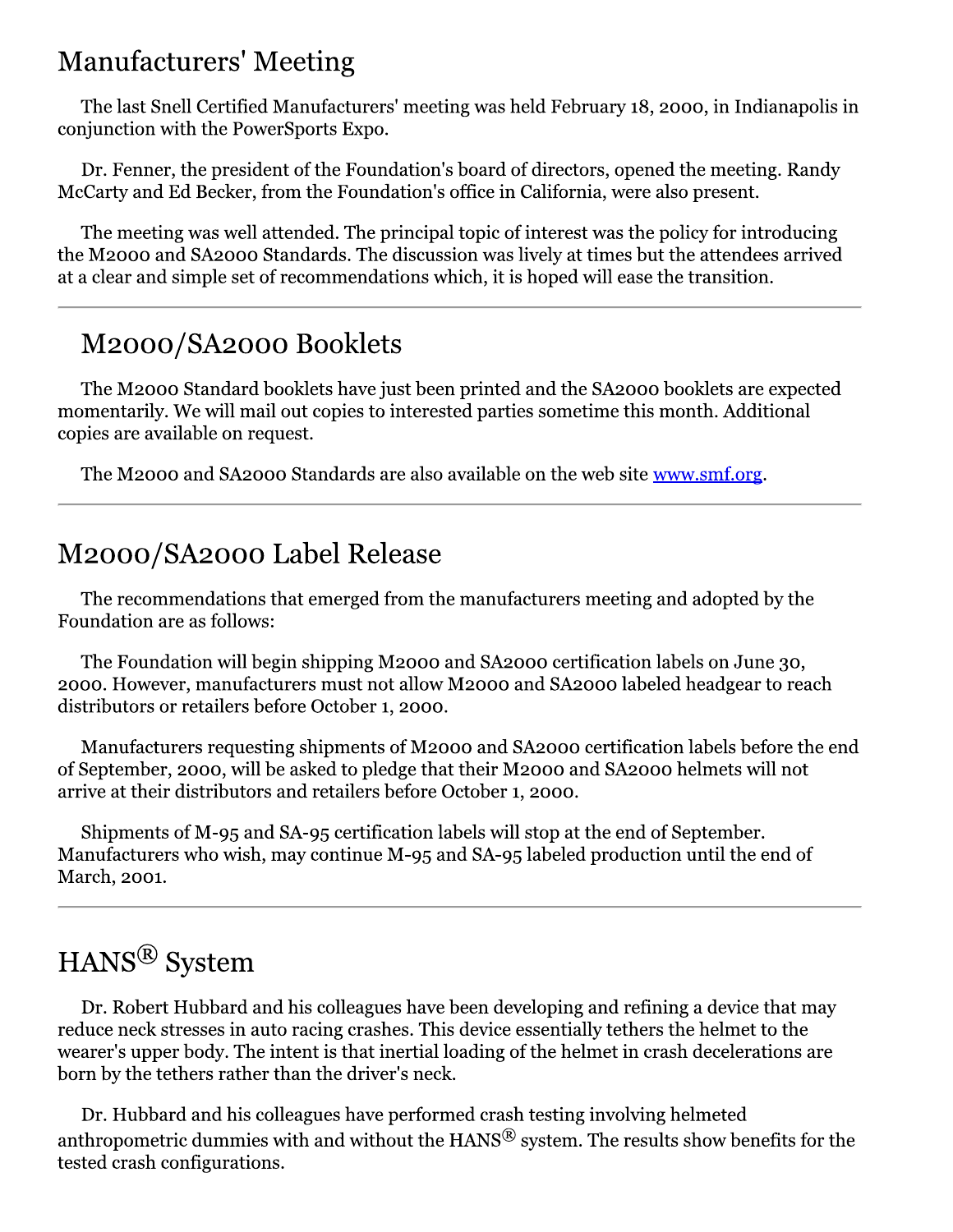The Foundation has been asked to consider the effects of the modifications this system requires for the headgear. HANS<sup>®</sup> requires two slots be cut into the helmet shell to anchor the helmet tethers. These slots are located well away from area of the headgear subject to Snell certification test impacts. However, even though it is unlikely, it is still possible that adding these slots might cause a model to be rejected for certification. Manufacturers of Snell SA certified headgear who wish to add these slots to existing helmet configurations should contact this office. We will review each model in order to determine what additional testing, if any, may be necessary to extend the Snell certification to include the slotted configuration.

### B-95 Standards to Continue

The Foundation's directors have reviewed the current status of bicycle helmets and have decided to continue the current B-95 programs. Plans to issue a B2000 standard have been tabled. The directors may revisit this matter but, for the foreseeable future, B-95 will remain the Foundation's most stringent bicycle helmet standard and program.

B-95 had been revised in the last two years to simplify compliance with the Consumer Product Safety Commission Bicycle Helmet Safety Standard. B-95 now specifies requirements for two classes of bicycle helmet: those for persons age 5 and older (B95A) and those for younger children and toddlers (B95C). Certification in either of these B-95 programs demonstrates compliance with the corresponding CPSC classification.

The Foundation and the industry have just finished consolidating these revisions and requalifying existing headgear. Given the magnitude of this effort and the significant advance that B-95 represents over other helmet standards, the directors concluded that no substantial changes are justified at this time.

### **Manufacturer Visits**

We encourage all manufacturers to visit the laboratory and to observe their products being tested. The test techs will administer the same tests and obtain the same results but they will endeavor to explain and to demonstrate Snell procedures and also to discuss test results.

We will do our best to discuss any aspect of the test results and their implications but, please remember, our expertise is confined to Snell type test procedures and equipment. Any opinion we may offer concerning helmet materials and design is personal conjecture and may not have the support of either the Foundation or our colleagues.

We believe the real value of these visits is a deeper understanding of our methods and equipment than might be had from our Standards booklets. Armed with this deeper understanding, manufacturers will be better able to develop helmets to our Standards and to maintain helmet quality throughout production.

Under the auspices of the Snell Safety Education Center, we also conduct tours of our facility for schools and community organizations. These tours generally consist of a discussion of the Foundation and its programs and then a demonstration of testing on anonymous helmet samples.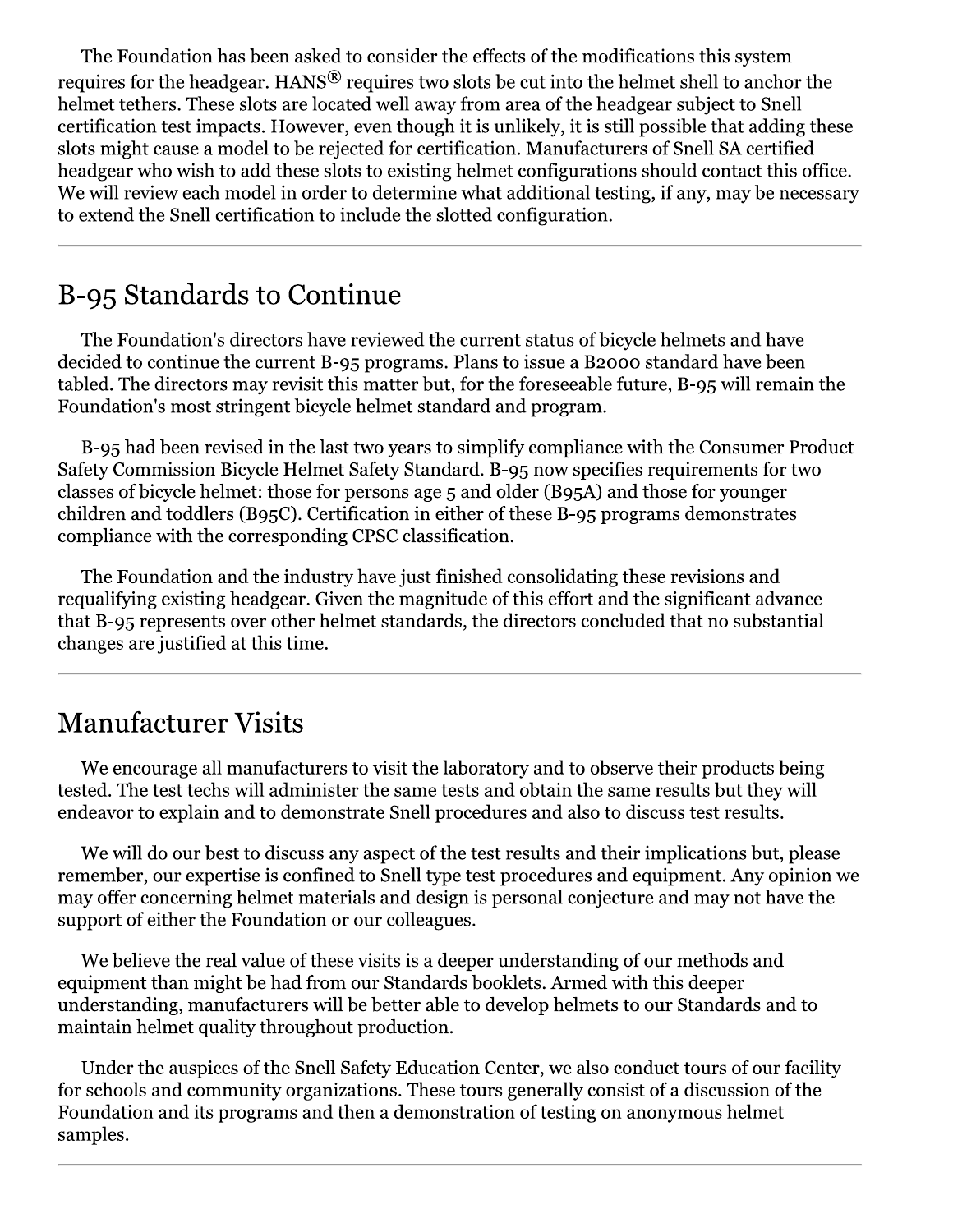

#### **DOT Revision**

The "Notice of Proposed Rule Making" introducing revisions to Federal Motor Vehicle Safety Standard 218 is still expected sometime this year. FMVSS 218, also known as the DOT motorcycle helmet standard, has set the minimum adequate requirements for US street motorcycle helmets since the early 1970's. Except for a few procedural refinements, this standard is essentially the same as it was when it was first adapted from its ANSI Z90.1-1971 predecessor.

When the notice appears in the Federal Register, it will invite comments on the draft rule making from interested parties. These comments will be reviewed and considered in the formulation of a Final Rule which might appear by the end of 2000 and take effect in 2001.

We will attempt to monitor developments in this matter through notices posted on the DOT, Federal Record and Commerce Business Daily web sites.

# Snell Test Results by e-mail

Although our test reports generally go out by regular mail, Gib Brown, the lab manager here at the Foundations' California laboratory, has routinely FAX'ed copies of test reports to interested manufacturers, often within an hour of completing the testing. However, since complete reports for a single set of certification test results may comprise ten sheets of paper, the FAX'ing operation is slow, expensive and uncertain. For this reason, we plan in the future to provide advance copies of test reports by e-mail.

These e-mail reports will consist of a short message with an attached file containing the test reports in PDF format. Adobe<sup>®</sup> software, available from www.adobe.com will allow recipients to open, review and print out the test forms. This method provides such an accurate reproduction that the printed output will be almost indistinguishable from the signed reports we send by regular mail.

The files will be protected by passwords in order to prevent unauthorized access or modification. In the interests of security, manufacturers are invited to select their own passwords and to change them as frequently as they consider necessary. Please notify us of your selections by telephone or FAX.

### **Pretest Information Forms**

When submitting helmet samples for testing, it is essential that a properly filled in 'pretest information form' accompany them. We receive a lot of helmets from a lot of manufacturers. Without some guidance, we may not know model name, size, manufacturer or the type of testing necessary.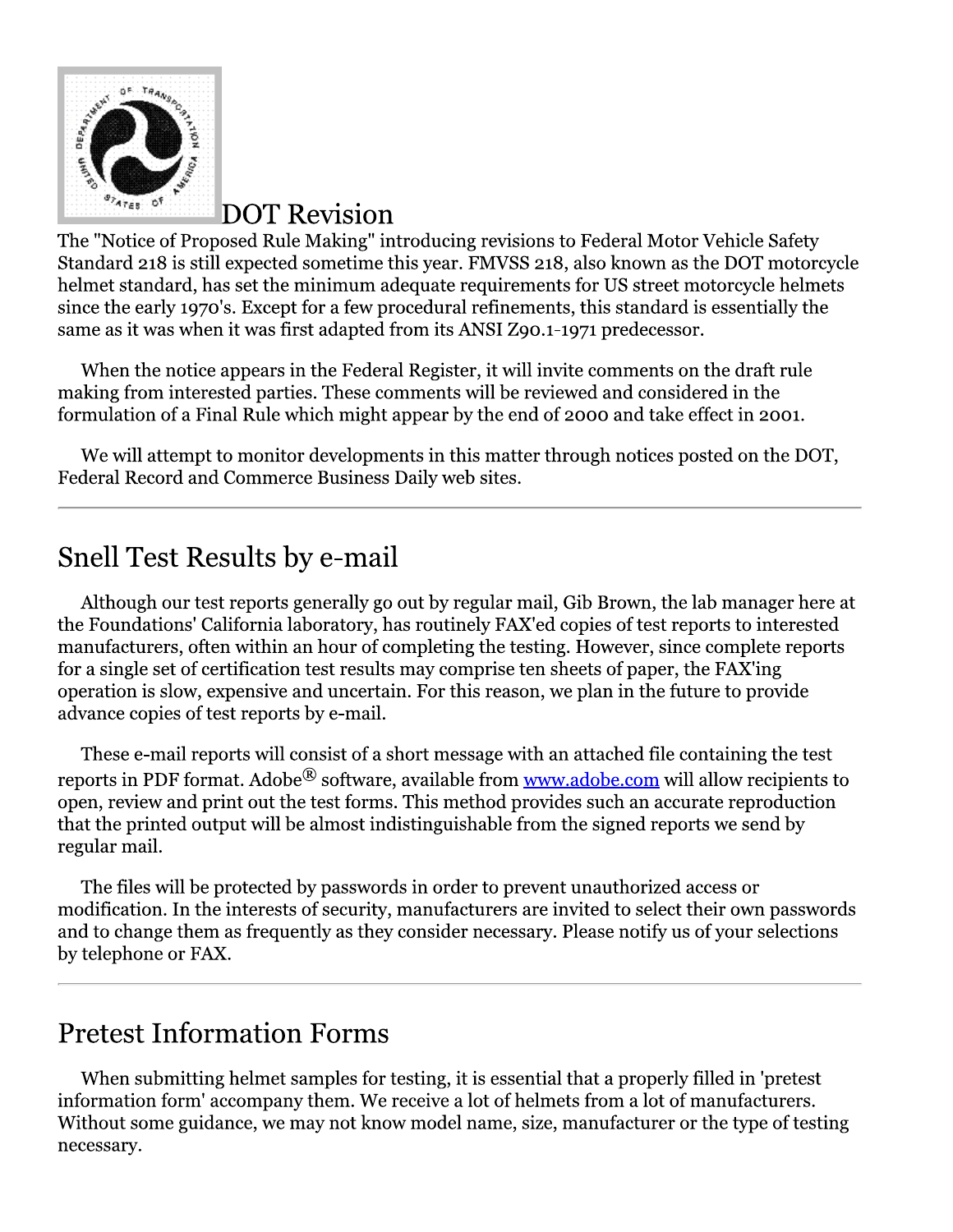Samples that arrive without documentation are likely to sit unprocessed. A telephone call in advance of shipping is welcome but please do not rely on the fragile memories of our office staff. The surest way to obtain proper and timely test results is to provide paperwork with all the necessary information with the shipment. When the samples arrive with the proper documents, proper receiving, logging, labeling scheduling and testing is virtually assured.

Blank forms and instructions for filling them out are available. Manufacturers are invited to modify and adapt them as necessary. The only essential is that we have sufficient information to perform and document the requested testing.

In particular, please double check the spelling of the model name, include all the sizes for which the helmet structure is intended, indicate the standard and test type and, finally the disposition of the tested samples. Although we recommend that manufacturers examine all failed samples in order to determine how best to improve their headgear, unless there is a specific request to return failed samples, they are routinely destroyed.

#### **Snell Safety Education Center**

The Snell Safety Education Center (SSEC) has taken on all the tasks associated with preparation and distribution of videos, posters, brochures and similar materials promoting the correct selection and use of appropriate protective headgear. These functions have always been seen as a necessary part of the Foundation's overall mission but, in recent years, had created a considerable strain on our structure and resources.

SSEC, by virtue of its flexibility and charter, has the capabilities to perform these functions and to cooperate closely with other organizations of similar interests. Currently, the Center is working with the University of California, Davis, in a program promoting child safety across a broad front in the Sacramento area.

The Center is organized under Federal 501C3 regulations and is separate and distinct from the Foundation. The Center's president, Ms. Hong Zhang, welcomes inquiries and requests for assistance from community and national safety organizations.

### New M2000 Brochure

The Safety Education Center has prepared a new informational brochure explaining the benefits and workings of motorcycle helmets. The brochures are intended for use in Motorcycle Safety courses and as point of sales materials at motorcycle accessory outlets.

The brochure consists of four color pages on quality stock about 8.25 inches square. It may be ordered through the website Snell **Safety Education Center**